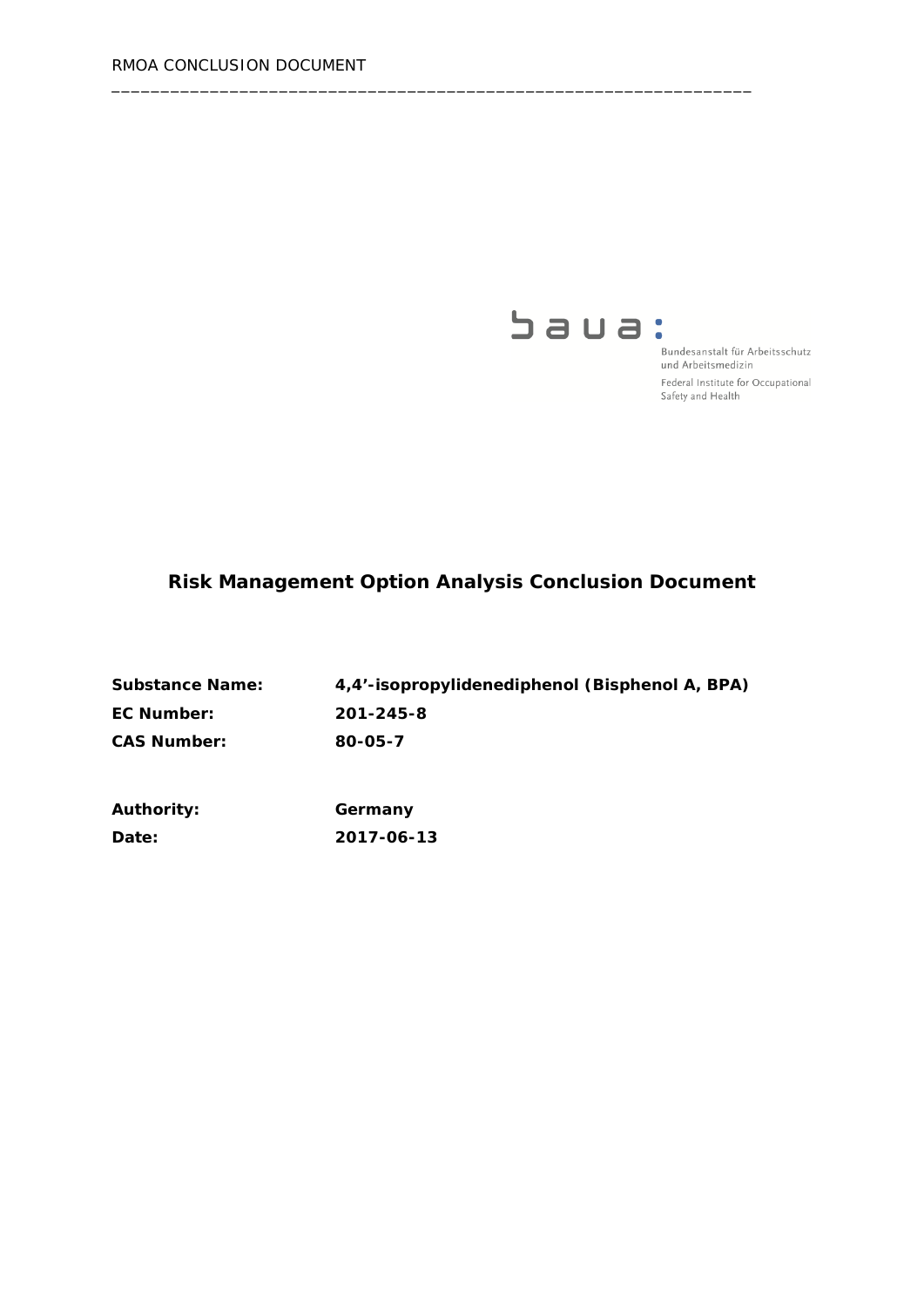#### **DISCLAIMER**

\_\_\_\_\_\_\_\_\_\_\_\_\_\_\_\_\_\_\_\_\_\_\_\_\_\_\_\_\_\_\_\_\_\_\_\_\_\_\_\_\_\_\_\_\_\_\_\_\_\_\_\_\_\_\_\_\_\_\_\_\_\_\_\_\_

The author does not accept any liability with regard to the use that may be made of the information contained in this document. Usage of the information remains under the sole responsibility of the user. Statements made or information contained in the document are without prejudice to any further regulatory work that ECHA or the Member States may initiate at a later stage. Risk Management Option Analyses and their conclusions are compiled on the basis of available information and may change in light of newly available information or further assessment.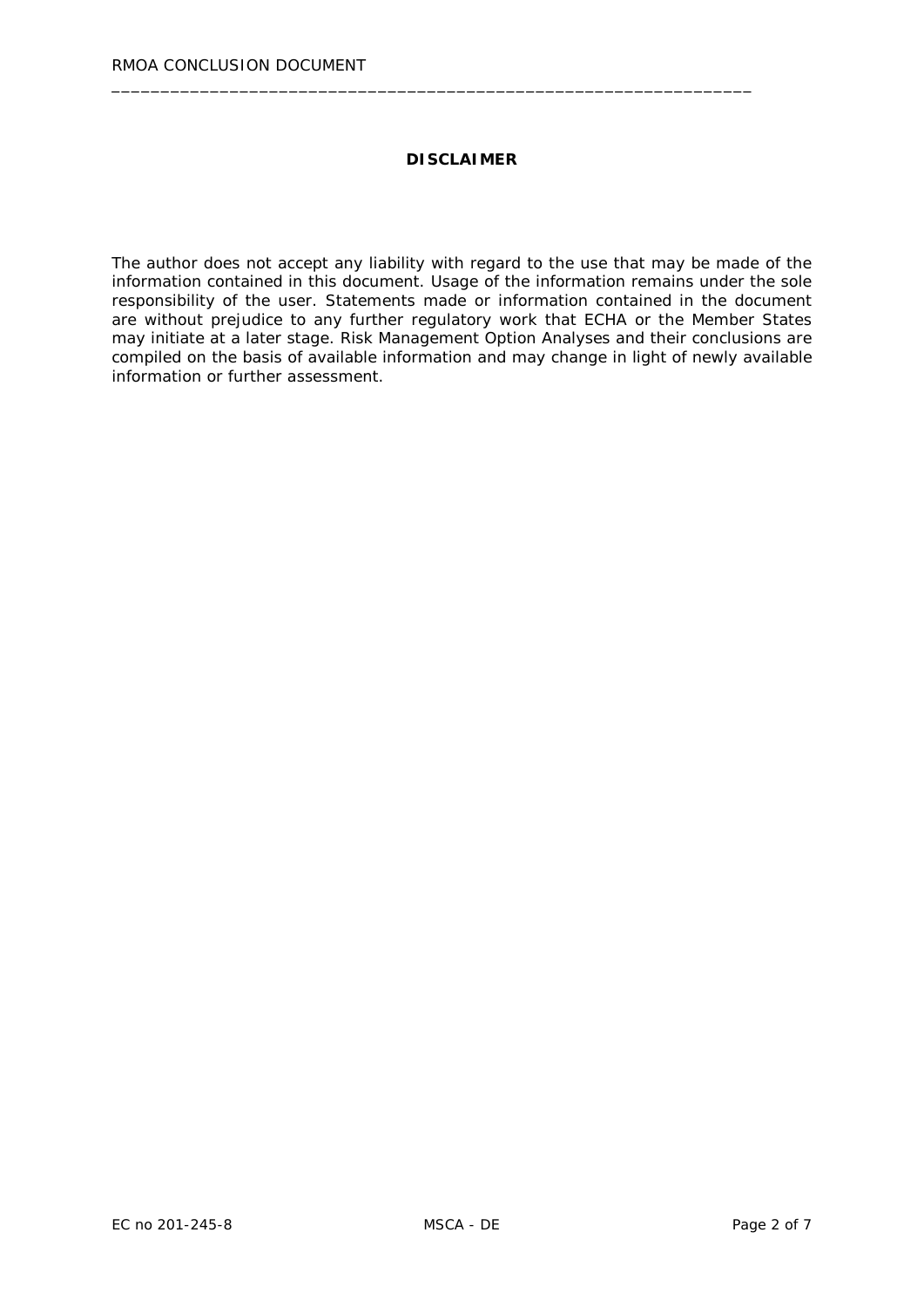# **Foreword**

The purpose of Risk Management Option analysis (RMOA) is to help authorities decide whether further regulatory risk management activities are required for a substance and to identify the most appropriate instrument to address a concern.

\_\_\_\_\_\_\_\_\_\_\_\_\_\_\_\_\_\_\_\_\_\_\_\_\_\_\_\_\_\_\_\_\_\_\_\_\_\_\_\_\_\_\_\_\_\_\_\_\_\_\_\_\_\_\_\_\_\_\_\_\_\_\_\_\_

RMOA is a voluntary step, i.e., it is not part of the processes as defined in the legislation. For authorities, documenting the RMOA allows the sharing of information and promoting early discussion, which helps lead to a common understanding on the action pursued. A Member State or ECHA (at the request of the Commission) can carry out this case-bycase analysis in order to conclude whether a substance is a 'relevant substance of very high concern (SVHC)' in the sense of the SVHC Roadmap to 2020<sup>1</sup>.

An RMOA can conclude that regulatory risk management at EU level is required for a substance (e.g. harmonised classification and labelling, Candidate List inclusion, restriction, other EU legislation) or that no regulatory action is required at EU level. Any subsequent regulatory processes under the REACH Regulation include consultation of interested parties and appropriate decision making involving Member State Competent Authorities and the European Commission as defined in REACH.

This Conclusion document provides the outcome of the RMOA carried out by the author authority (aMSCA). In this conclusion document, the authority considers how the available information collected on the substance can be used to conclude whether regulatory risk management activities are required for a substance and which is the most appropriate instrument to address a concern. With this Conclusion document the Commission, the competent authorities of the other Member States and stakeholders are informed of the considerations of the author authority. In case the author authority proposes in this conclusion document further regulatory risk management measures, this shall not be considered initiating those other measures or processes. Since this document only reflects the views of the author authority, it does not preclude Member States or the European Commission from considering or initiating regulatory risk management measures which they deem appropriate.

<span id="page-2-0"></span> <sup>1</sup> For more information on the SVHC Roadmap: [http://echa.europa.eu/addressing](http://echa.europa.eu/addressing-chemicals-of-concern/substances-of-potential-concern/svhc-roadmap-to-2020-implementation)[chemicals-of-concern/substances-of-potential-concern/svhc-roadmap-to-2020](http://echa.europa.eu/addressing-chemicals-of-concern/substances-of-potential-concern/svhc-roadmap-to-2020-implementation) [implementation](http://echa.europa.eu/addressing-chemicals-of-concern/substances-of-potential-concern/svhc-roadmap-to-2020-implementation)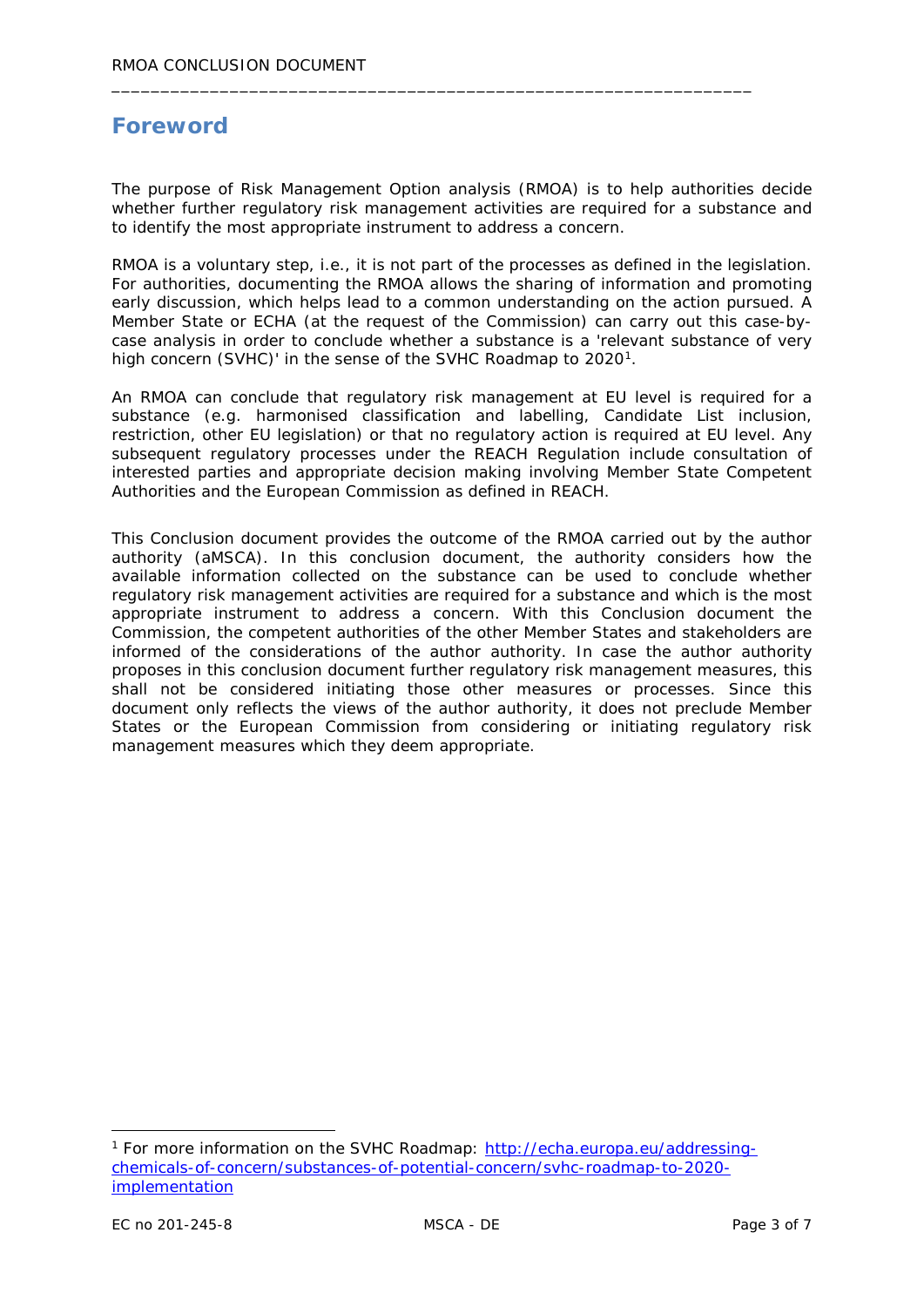# **1. OVERVIEW OF OTHER PROCESSES / EU LEGISLATION**

\_\_\_\_\_\_\_\_\_\_\_\_\_\_\_\_\_\_\_\_\_\_\_\_\_\_\_\_\_\_\_\_\_\_\_\_\_\_\_\_\_\_\_\_\_\_\_\_\_\_\_\_\_\_\_\_\_\_\_\_\_\_\_\_\_

A Risk Assessment Report for BPA was prepared by the United Kingdom in the context of Council Regulation (EEC) No. 793/93 on the evaluation and control of existing substances. A complete risk assessment in one document was prepared in 2010.

A proposal to restrict the use of BPA in thermal paper under REACH Annex XVII was submitted by France in January 2014. This proposal aims to address the risks for human health of pregnant workers and consumers exposed to BPA contained in thermal paper they may handle. The final background document taking into account the opinions of RAC and SEAC has been published in December 2015. The restriction has been adopted on 12 December 2016. BPA shall not be placed on the market in thermal paper in a concentration equal to or greater than 0.02% by weight after 2 January 2020.

Since the start of the evaluation, a harmonised classification of BPA for reproductive toxicity (Repr. 1B) has been adopted according to Commission Regulation (EU) 2016/1179.

BPA was identified as a substance of very high concern according to REACH Article 57c due to its effects as a reproductive toxicant and added to the candidate list in December 2016 based on a proposal by France. In June 2017, agreement on a proposal to identify BPA as an SVHC according to REACH Article 57f based on its properties as an endocrine disruptor for human health was sought in the Member State Committee.

A substance evaluation process was started in March 2012 and a decision requesting further information was sent to the registrants after the first year of evaluation. The decision required the concerned registrants of BPA to update their registration dossiers until 20 December 2015 with use-specific information regarding environmental exposure as well as information from a skin absorption study<sup>[2](#page-3-0)</sup>. Updates of the lead registration dossier and the joint chemical safety report as well as a portion of member dossiers have been received until December 2015 and in some cases with considerable delay in 2016.

The evaluating MSCA (eMSCA) assessed the available information and concluded on the concerns without requiring further information from the registrants.

# **2. CONCLUSION OF RMOA**

This conclusion is based on the REACH and CLP data as well as other available relevant information taking into account the SVHC Roadmap to 2020, where appropriate.

| <b>Conclusions</b>                                | <b>Tick</b><br>box |
|---------------------------------------------------|--------------------|
| Need for follow-up regulatory action at EU level: |                    |
| Harmonised classification and labelling           |                    |
| Identification as SVHC                            | X                  |
| <b>Restriction under REACH</b>                    |                    |
| Other EU-wide regulatory measures                 |                    |
| Need for action other than EU regulatory action   |                    |
| No action needed at this time                     |                    |

<span id="page-3-0"></span> $2$  "Decision on substance evaluation pursuant to article  $46(1)$  of Regulation (EC) No 1907/2006 for 4,4'-isopropylidenendiphenol (Bisphenol A), CAS No 80-05-7 (EC No 201- 245-8)" accessible via https://echa.europa.eu/documents/10162/84dbe057-2950-487a-8c72-aee0aacaf215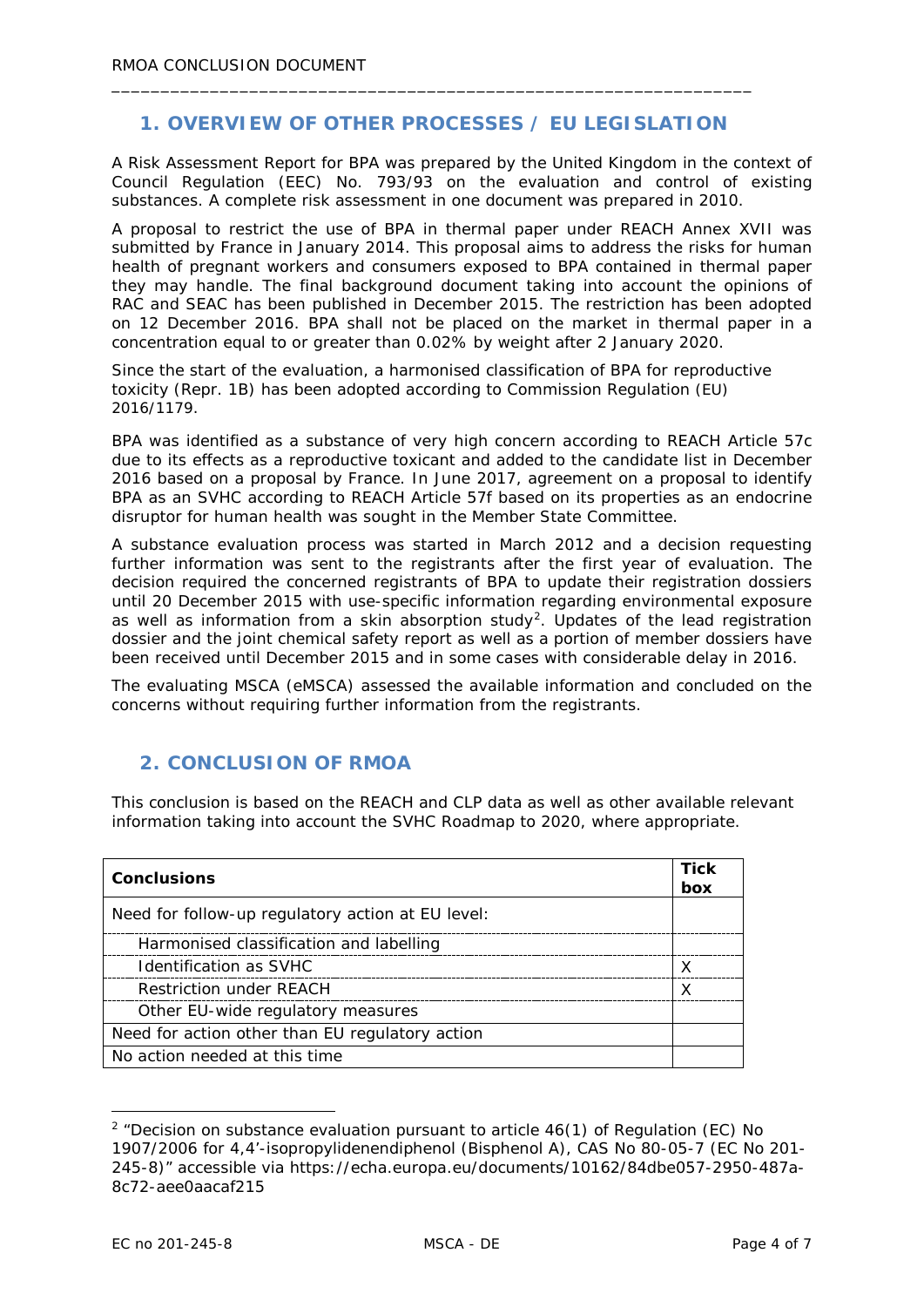# **3. NEED FOR FOLLOW-UP REGULATORY ACTION AT EU LEVEL**

\_\_\_\_\_\_\_\_\_\_\_\_\_\_\_\_\_\_\_\_\_\_\_\_\_\_\_\_\_\_\_\_\_\_\_\_\_\_\_\_\_\_\_\_\_\_\_\_\_\_\_\_\_\_\_\_\_\_\_\_\_\_\_\_\_

# **3.1 Harmonised classification and labelling**

Endocrine disruption is not an endpoint for which harmonised classification and labelling according to CLP can be applied.

However, the aMSCA will consider to propose a harmonized classification as Aquatic Chronic 1 to account for the identified high ecotoxicity and adverse effects of BPA to aquatic organisms.

# **3.2 Identification as a substance of very high concern, SVHC (first step towards authorisation)**

Based on an in-depth assessment during substance evaluation, it is the opinion of the aMSCA that BPA meets the SVHC criteria due to its endocrine disrupting properties for the environment which are considered to be of very high concern.

BPA is an endocrine disruptor for aquatic organisms with adverse effects occurring at concentrations in the ng/L to low µg/L-range. Based on the available data for fish, amphibians and further vertebrate and invertebrate species it can be concluded that BPA meets the WHO/IPCS criteria of an endocrine disruptor for the environment. BPA is a substance of equivalent concern to PBT/vPvB chemicals. From an environmental perspective there is enough scientific evidence to conclude on its endocrine properties for the environment and to identify BPA as SVHC according to Art. 57 (f) of the REACH Regulation.

Additionally, based on the uncertainties connected to the predictability of endocrine mediated effects on wildlife populations, a safe threshold of BPA, such as a predicted no effect concentration (PNEC) in the environment, cannot be derived based on the currently available data and methods.

BPA is a high production volume chemical with a broad variety of different uses. However, the majority of uses is out of scope of authorization. Nevertheless, BPA is ubiquitously present in relevant concentrations (ng/L to high µg/L range) in aquatic ecosystems. However, it is not possible to allocate the observed environmental concentrations and emissions to specific contributions of single uses. But, like for PBT/vPvB substances the emissions of BPA to environmental compartments must be minimized as much as possible to follow the precautionary principle in avoiding adverse effects in wildlife animals.

The identification of BPA as SVHC would increase the pressure that BPA is to be progressively replaced by suitable alternative substances or technologies. The SVHC identification itself would trigger information duties of the industry for consumers on the BPA contents in articles and would furthermore be an important political signal triggering voluntary risk reduction actions of industry. Moreover, an identification of BPA as SVHC is the only option to come to an official European wide conclusion on its endocrine disrupting properties. Such conclusion can be the basis for further regulatory measures within or outside the scope of the REACH regulation and impact the obligations for a control of emissions under the Industrial Emissions Directive (IED), encourage the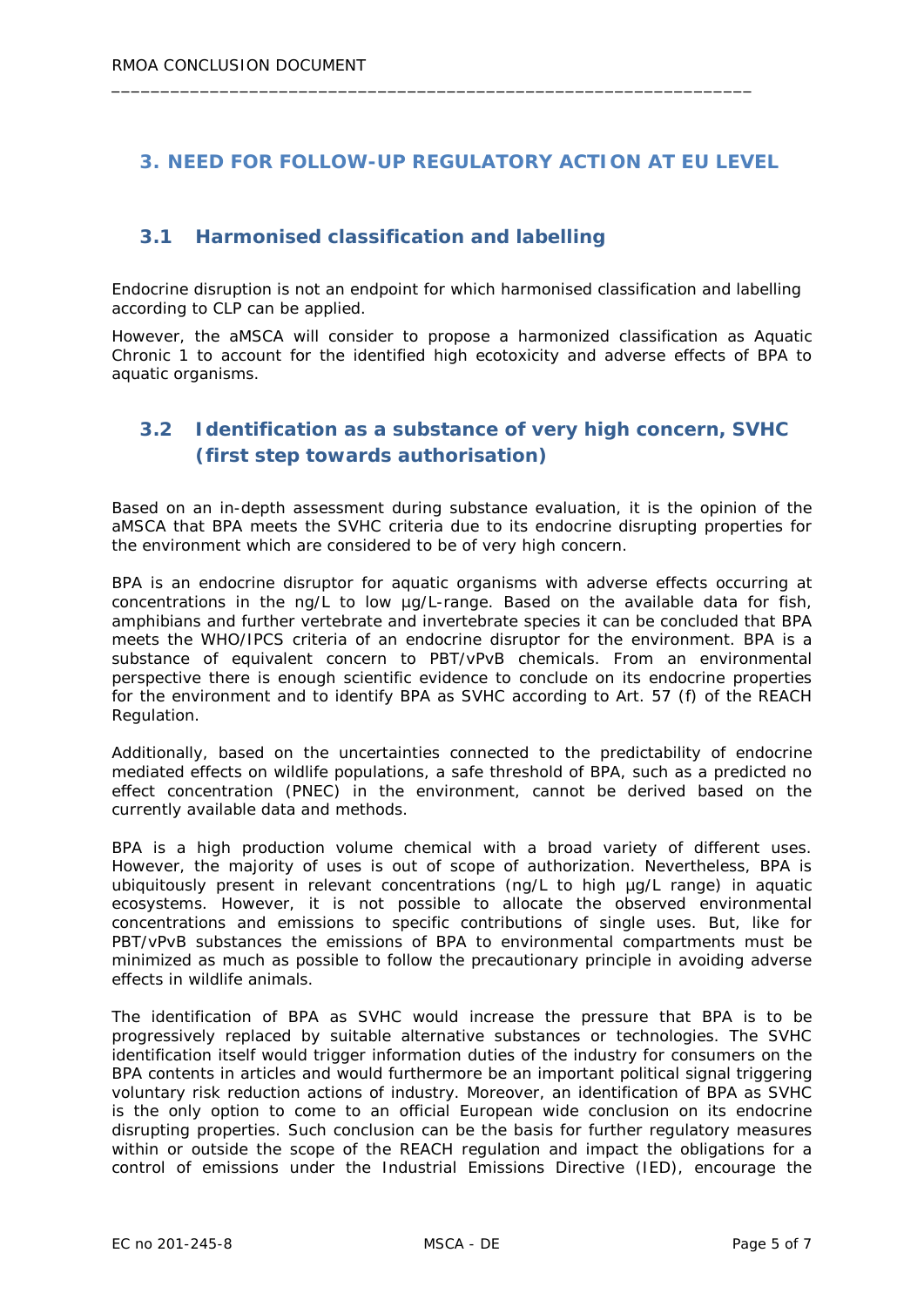derivation of an Environmental Quality Standard (EQS) and inclusion of BPA as priority (hazardous) substance under the Water Framework Directive (WFD), or ease the regulation via product-oriented frameworks.

\_\_\_\_\_\_\_\_\_\_\_\_\_\_\_\_\_\_\_\_\_\_\_\_\_\_\_\_\_\_\_\_\_\_\_\_\_\_\_\_\_\_\_\_\_\_\_\_\_\_\_\_\_\_\_\_\_\_\_\_\_\_\_\_\_

The authorisation procedure might trigger voluntary actions of industry and again strengthen the responsibility of manufacturers to demonstrate and decide on an essential need for BPA and encourage the use of alternative substances or techniques. After an authorisation is set into force article 69(2) of the REACH regulation would trigger the need to consider whether further restrictions are needed for the use of BPA in articles if it can be demonstrated that risks occur which are not adequately controlled.

However, the authorisation procedure itself would not address the manufacture of BPA or use of BPA as intermediate. Further risk management measures within or outside the scope of the REACH regulation would be necessary to reduce emissions to the environment. Furthermore, if BPA was included in Annex XIV of the REACH regulation it would not be possible to establish restrictions for mixtures containing BPA. Hence, BPA should not be prioritised for inclusion in Annex XIV of the REACH regulation yet.

### **3.3 Restriction under REACH**

Currently, targeted restrictions of certain uses are difficult as environmental concentrations and emissions cannot be traced back to single uses due to lack of reliable exposure estimates in the registration dossiers. The possibility of restrictions on certain categories of uses, such as consumer uses, will be further elaborated. In this case, it is also necessary to examine how a restriction of BPA as a residue in polymers could be designed and how possible emissions from depolymerisation processes could be addressed.

#### **3.4 Other Union-wide regulatory measures**

To achieve overall lower concentrations in environmental compartments and protect in particular aquatic organisms, media-oriented frameworks trigger monitoring activities and consequently produce a better data basis and arguments for further reduction measures. It would be important to include BPA as priority (hazardous) substance in Annex X of the WFD. This might be encouraged by the identification of BPA as SVHC.

Technical measures to reduce emissions site-specific and control emissions in effluents or local surface waters need to be encouraged to reduce occasionally high emissions. It might be possible that an identification of BPA as SVHC could lead to a review of installation permits under the IED and imply further monitoring and the control of emissions of BPA from point sources in the scope of the IED. As the manufacture of BPA and the production of polymers could not be regulated via the authorisation procedure the enforcement and strengthening of the IED could be an option.

The identification of BPA as SVHC could support the need for further regulatory measures under product-oriented frameworks. An adaptation of product-oriented frameworks could be reasonable to reduce emissions from articles and indirectly also emissions of BPA during the life cycle, the recycling of articles or the waste stage of articles.

In addition to product-oriented measures, a consideration of BPA in regulations dealing with disposal and recycling of BPA containing materials could as well reduce emissions to the environment.